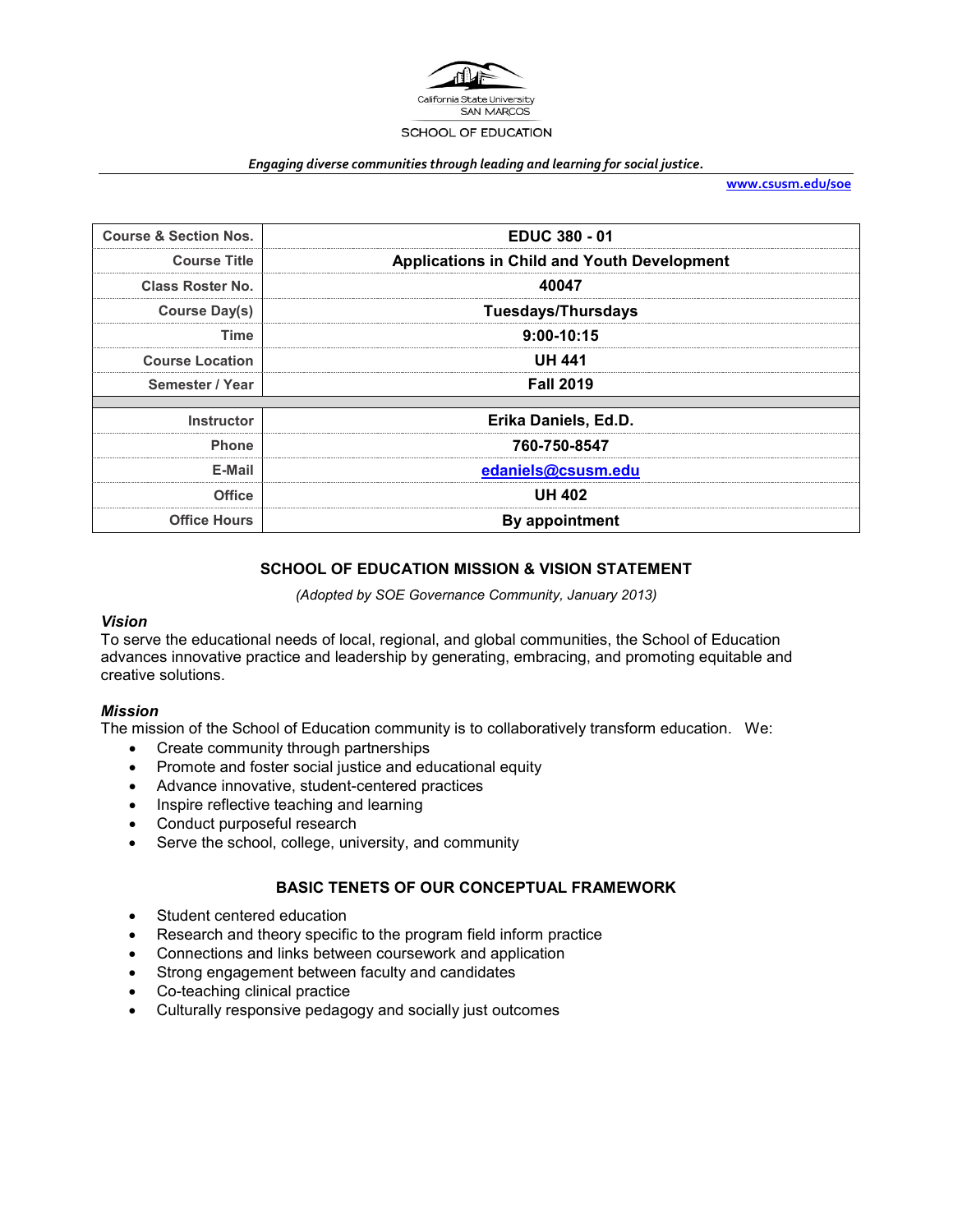# **TABLE OF CONTENTS**

| *Special Note: Because the focus of this class is on an applied understanding of how children and youth                                                                                                                                                                                                                                |  |
|----------------------------------------------------------------------------------------------------------------------------------------------------------------------------------------------------------------------------------------------------------------------------------------------------------------------------------------|--|
| develop cognitively, emotionally, and socially, all topics will be taught through interdisciplinary and<br>multicultural perspectives. The topics listed below identify the main idea for each class session and will be<br>discussed through an interdisciplinary lens. We will integrate findings from numerous related fields as we |  |
| work to understand how theory enacts itself in the real lives of children and youth. To that end, class will                                                                                                                                                                                                                           |  |
| meet on Tuesdays only during weeks 3 - 14. You will spend Thursdays during those weeks at your service                                                                                                                                                                                                                                 |  |
| learning site to observe ways in which Tuesday's content is manifested in the lives of children and youth3                                                                                                                                                                                                                             |  |
|                                                                                                                                                                                                                                                                                                                                        |  |
|                                                                                                                                                                                                                                                                                                                                        |  |
|                                                                                                                                                                                                                                                                                                                                        |  |
|                                                                                                                                                                                                                                                                                                                                        |  |
|                                                                                                                                                                                                                                                                                                                                        |  |
|                                                                                                                                                                                                                                                                                                                                        |  |
|                                                                                                                                                                                                                                                                                                                                        |  |
|                                                                                                                                                                                                                                                                                                                                        |  |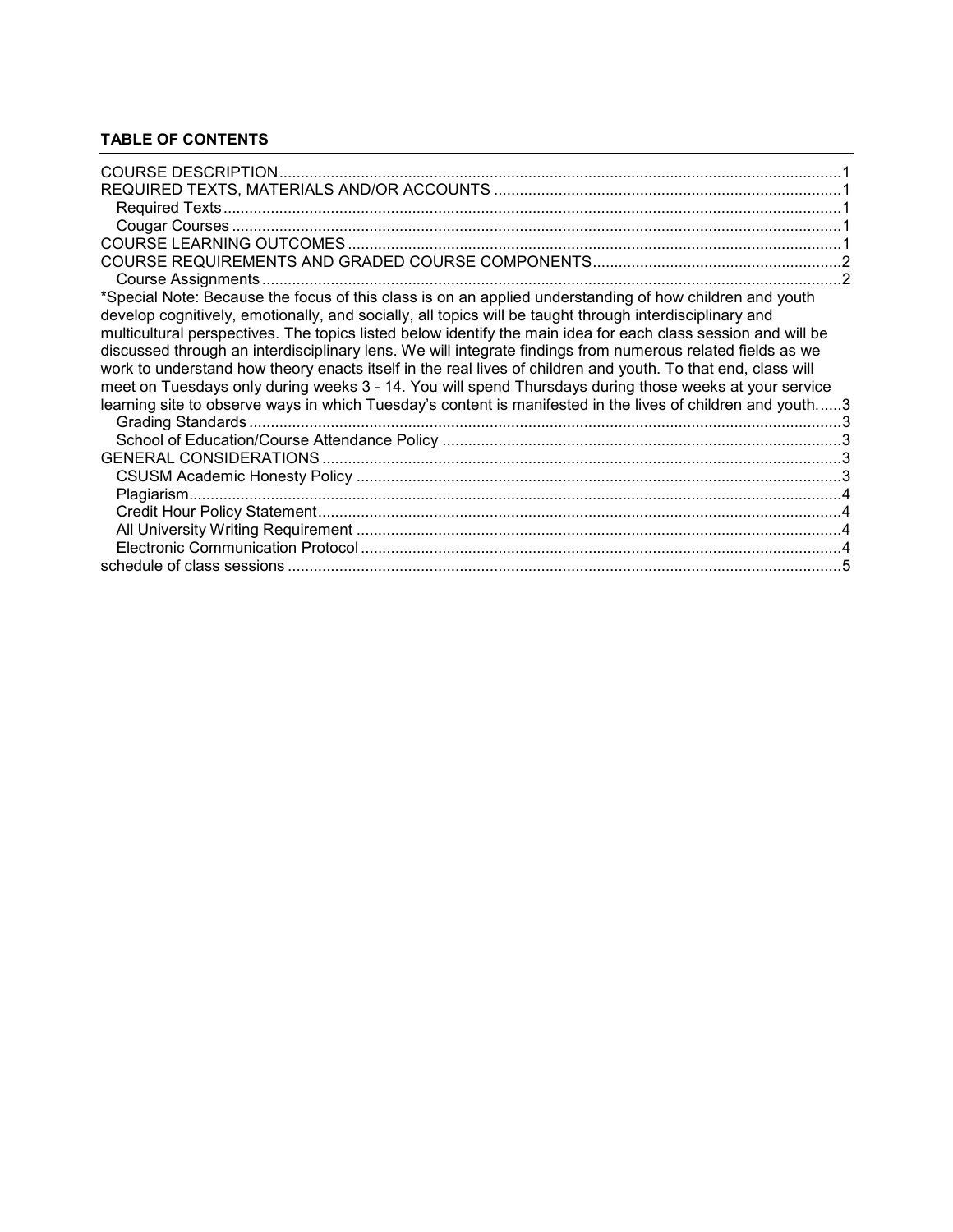#### **COURSE DESCRIPTION**

<span id="page-2-0"></span>Considers the social, cultural, cognitive, emotional, linguistic, and behavioral development of children and adolescents from multidisciplinary, multicultural, and applied perspectives. Students will learn major theories of development in order to apply that knowledge to their work in evidence-based services and programs for children and youth. Includes a field experience component through which students will consider how their inclass learning is enacted in the lived experiences of children and youth. Special attention is given to identifying multicultural and socio-cultural influences on development. *May not be taken for credit by students who have received credit for EDUC 496-1.*

#### **REQUIRED TEXTS, MATERIALS AND/OR ACCOUNTS**

#### <span id="page-2-2"></span><span id="page-2-1"></span>**Required Texts**

Willingham, D. (2009). *Why Don't Students Like School? A Cognitive Scientist Answers Questions about How the Mind Works and What it Means for Your Classroom.* San Francisco, CA: Jossey-Bass. (On reserve at Kellogg Library if you do not want to buy or rent it)

Articles from academic researchers and field practitioners are required and can be accessed in the Cougar Courses container for this course.

#### <span id="page-2-3"></span>**Cougar Courses**

<span id="page-2-4"></span>All students must regularly access the Cougar Courses container associated with this class.

### **COURSE LEARNING OUTCOMES**

Upon successful completion of this course, students will be able to:

- 1. Describe the main principles of cognitive development, information processing, and sociocultural theory in order to identify how each is manifested in the lives of children and youth
- 2. Use the field experience to demonstrate how academic theory contributes to understanding observed differences in socially, culturally, and linguistically diverse children and youth
- 3. Understand and then evaluate the ways in which academic theory is applied within the realms of health, human services, and education
- 4. Apply knowledge gained from the field experience when considering influences such as environment, culture, family/sibling/friend relationships on the development of thought and reasoning
- 5. Create an understanding of what various theoretical constructs actually mean in the "real life" of children and youth
- 6. Summarize findings of empirical research in major areas of cognitive development, including perception, language, memory, conceptual understanding, problems solving, social cognition, and acquisition of academic skills and apply those summaries to understanding the lived experiences of children and youth
- 7. Understand cognitive and developmental processes and determine how that knowledge can be best applied to work with children and youth in education and other human services fields.

**\*Special Note: Because this course requires a field service component, a background check may be required. It is your responsibility to check with the agency you will be serving and to meet fingerprinting and other requirements to serve as a volunteer. All students should work with the Office of Service Learning [\(http://www.csusm.edu/community/servicelearning\)](http://www.csusm.edu/community/servicelearning) to ensure that proper procedures are followed**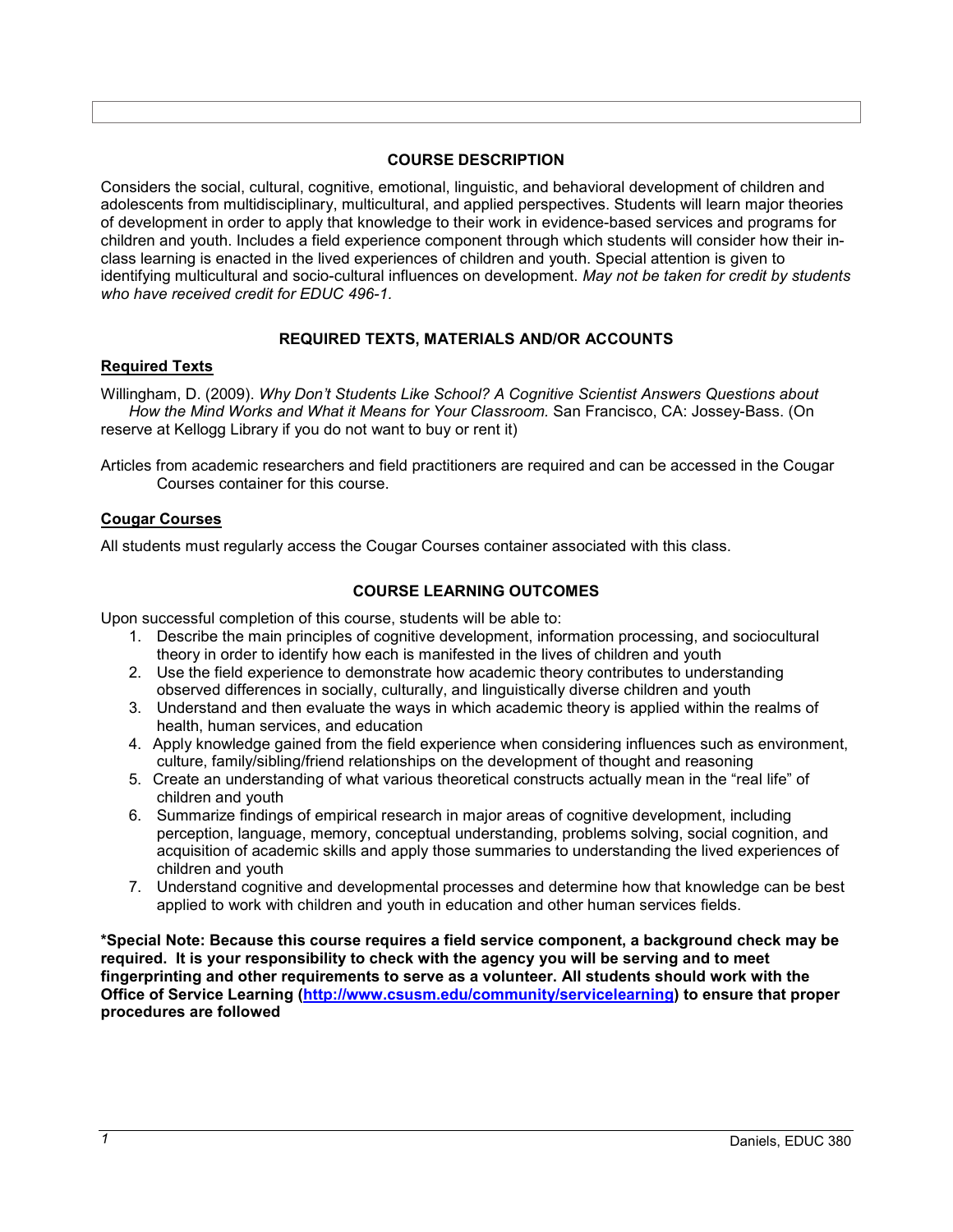### **COURSE REQUIREMENTS AND GRADED COURSE COMPONENTS**

### <span id="page-3-1"></span><span id="page-3-0"></span>**Course Assignments**

All assignments must be completed by the assigned due date. If you have extraordinary circumstances that impact completion of your assignments or have questions or concerns, please contact the instructor(s) immediately. Notification of a concern does not constitute an excuse.

#### **All written work should be word-processed and submitted to the appropriate space in the Cougar Courses container as a Word document by midnight of the due date.**

Specific instructions for each assignment are listed below, and rubrics for each are found in the top section of our Cougar Courses container. I do not provide sample assignments as I want you to focus on your own construction of meaning instead of attempting to replicate an arbitrary example. Similarly, I do not specify page minimums or maximums so that you remain focused on the content.

#### *Interview With A Youth ~ (Due on Cougar Courses: October 15, 2019)*

You will identify a child or adolescent with whom to conduct a series of interviews centered on the major theories discussed in this course. Because the focus of this course is on *understanding how theories of development apply to the lived experiences of children and adolescents,* these interviews will help you to make those connections*.* This assignment encourages you to *create an understanding of what various theoretical constructs actually mean in the "real life" of children and adolescents*. When you write about your youth, you will explain how his/her responses to the questions and your interactions with him/her might be understood through the content you are learning in this course. The write-up should be a narrative format where you describe the youth with whom you worked, make specific connections to the theories we discuss in class, and include specific quotations to support the conclusions you draw.

#### *Service Learning Analysis ~ (Due on Cougar Courses: November 26, 2019)*

Because this course focuses on *understanding how theories of child and adolescent development are applied in daily practice*, you will spend 1-3 hours per week volunteering in a field-based program of your choice. You may volunteer in a public or private school classroom, a hospital, or a social work setting (for example)—it must be a setting that works with children and/or adolescents. You will document your interactions with the youth you encounter and write an analysis that makes connections between and among the theories we discuss in class and your experiences in the field. We will discuss procedures for identifying a field site, expectations for gaining permission to volunteer, and requirements for the write-up in class.

#### *Presentation of Interview Findings & Implications ~ (Due on Cougar Courses: December 5, 2019)*

In order to emphasize the *importance of practically applying the theories and concepts from this class to the real world of children and adolescents*, you will present the major findings from your service-learning experience. This presentation can be a poster, PowerPoint, or any other creative format to be shared during a Gallery Walk December 5, 2019. Your presentation must summarize your findings from the service-learning experience and *discuss their implications for education, social work, and other human services fields*. There are no make-up dates for this assignment.

#### *Final Exam ~ (Due: By 9:00 am on December 12, 2019)*

During finals week, you will take a comprehensive final exam in order to demonstrate your understanding of the major theories and concepts related to child and adolescent development and *how they apply to education and human services*. Because research suggests that the act of retrieving information on a regular basis aids in retention, there will be 2-3 questions given at the end of class each Tuesday. They represent the primary learning undertaken that week and should be used to create as a study guide. The final is fully online, open notes, and can be taken any time between December 9 and December 12 at 9:00 am.

#### *Attendance and Participation ~ (Due: Ongoing)*

Each class session is highly participatory, and the learning activities are not easily replaced with alternative assignments. To that end, attendance and participation are an important part of the grade.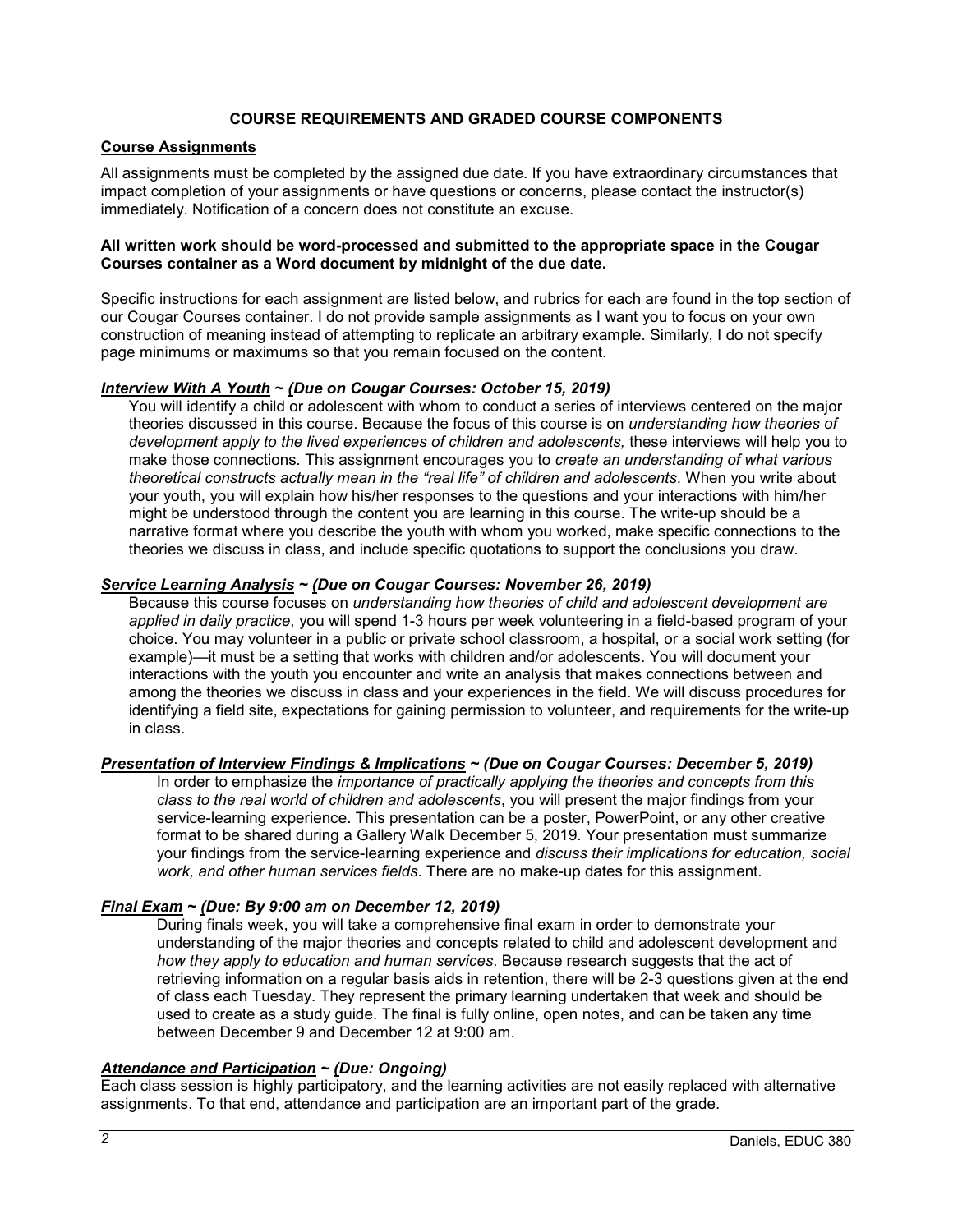### <span id="page-4-1"></span>**Grading Standards**

**A: 93-100 A-: 90-92 B+: 78-89 B: 83-86 B-: 80-82 C+: 78-79 NOTE**: The minimum acceptable grade for a course in the professional education credential sequence is C+. A "B" average must be maintained for continuation in the program.

| <b>Assignment</b>                                                                   | <b>Points</b><br><b>Possible</b> |
|-------------------------------------------------------------------------------------|----------------------------------|
| Interview with a Youth $\sim$ Due October 15                                        | 20                               |
| Service-Learning Analysis ~ Due November 26                                         | 20                               |
| Presentation of Interview Findings & Implications $\sim$ Due in class<br>December 5 | 20                               |
| Final Exam $\sim$ Due by 9:00 on December 12                                        | 20                               |
| Attendance and Participation $\sim$ Ongoing                                         | 20                               |
| <b>Total Points</b>                                                                 | 100                              |

### <span id="page-4-2"></span>**School of Education/Course Attendance Policy**

Due to the dynamic and interactive nature of courses in the School of Education, all candidates (course participants) are expected to attend all classes and participate actively. At a minimum, candidates (course participants) must attend more than 80% of class time, or s/he may not receive a passing grade for the course at the discretion of the instructor. Individual instructors may adopt more stringent attendance requirements. Should the candidate (course participants) have extenuating circumstances, s/he should contact the instructor as soon as possible. *(Adopted by the COE Governance Community, December, 1997).* **For this course: Students who miss 3 class sessions cannot receive an A. Students who miss 4 class sessions cannot receive a B. Students who miss 5 or more class sessions will not pass the course. Attendance at the service learning site is also mandatory.**

<span id="page-4-0"></span>\*SPECIAL NOTE: Because the focus of this class is on an applied understanding of how children and youth develop cognitively, emotionally, and socially, all topics will be taught through interdisciplinary and multicultural perspectives. The topics listed below identify the main idea for each class session and will be discussed through an interdisciplinary lens. We will integrate findings from numerous related fields as we work to understand how theory enacts itself in the real lives of children and youth. To that end, class will meet on Tuesdays only during weeks 3 - 14. You will spend Thursdays during those weeks at your servicelearning site to observe ways in which Tuesday's content is operationalized in the lives of children and youth.

# **GENERAL CONSIDERATIONS**

### <span id="page-4-4"></span><span id="page-4-3"></span>**CSUSM Academic Honesty Policy**

Students will be expected to adhere to standards of academic honesty and integrity, as outlined in the Student Academic Honesty Policy. All assignments must be original work, clear and error-free. All ideas/material that are borrowed from other sources must have appropriate references to the original sources. Any quoted material should give credit to the source and be punctuated accordingly.

Academic Honesty and Integrity: Students are responsible for honest completion and representation of their work. Your course catalog details the ethical standards and penalties for infractions. There will be zero tolerance for infractions. If you believe there has been an infraction by someone in the class, please bring it to the instructor's attention. The instructor reserves the right to discipline any student for academic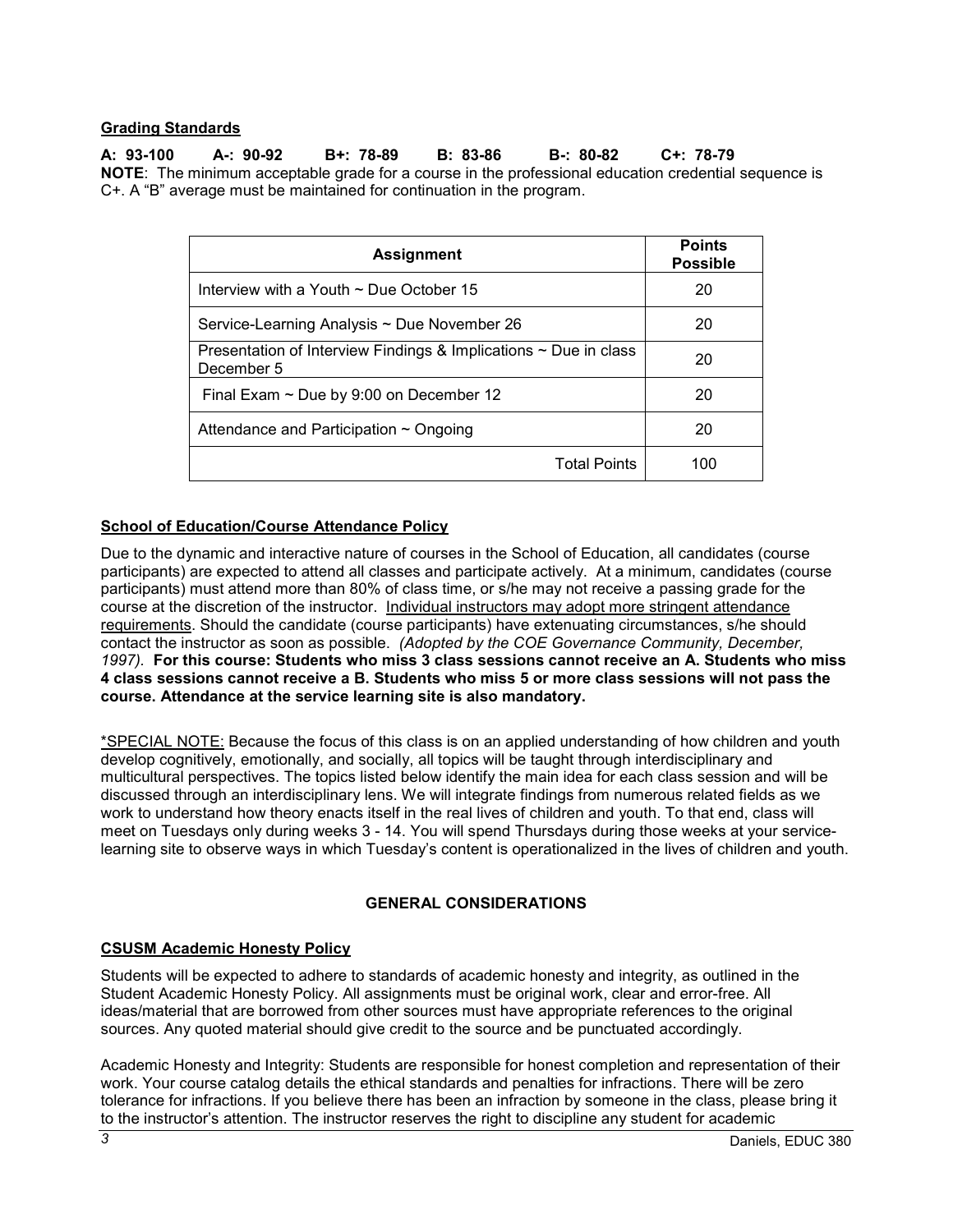dishonesty, in accordance with the general rules and regulations of the university. Disciplinary action may include the lowering of grades and/or the assignment of a failing grade for an exam, assignment, or the class as a whole.

Incidents of Academic Dishonesty will be reported to the Dean of Students. Sanctions at the University level may include suspension or expulsion from the University. Refer to the full Academic Honesty Policy at: [http://www.csusm.edu/policies/active/documents/Academic\\_Honesty\\_Policy.html](http://www.csusm.edu/policies/active/documents/Academic_Honesty_Policy.html)

### <span id="page-5-0"></span>**Plagiarism**

As an educator, it is expected that each candidate (course participant) will do his/her own work, and contribute equally to group projects and processes. Plagiarism or cheating is unacceptable under any circumstances. If you are in doubt about whether your work is paraphrased or plagiarized see the Plagiarism Prevention for Students website [http://library.csusm.edu/plagiarism/index.html.](http://library.csusm.edu/plagiarism/index.html) If there are questions about academic honesty, please consult the University catalog.

#### **Students with Disabilities Requiring Reasonable Accommodations**

Students with disabilities who require reasonable accommodations must seek approval for services by providing appropriate and recent documentation to the Office of Disability Support Services (DSS). This office is in Craven Hall 4300, contact by phone at (760) 750-4905, or TTY (760) 750-4909. Students authorized by DSS to receive reasonable accommodations should meet with their instructor during office hours or, in order to ensure confidentiality, in a more private setting.

### <span id="page-5-1"></span>**Credit Hour Policy Statement**

Per the University Credit Hour Policy: The combination of face-to-face time, out-of-class online, and field time associated with the course totals at least the minimum 45 hours per unit of credit, which means that 135 hours will be spent engaged with this course.

### <span id="page-5-2"></span>**All University Writing Requirement**

The All-University Writing Requirement (850 words for a 1-unit course, 1700 words for a 2-unit course, and 2500 words for courses of 3 or more units) is satisfied in the course through the major assignments and inclass learning activities.

### <span id="page-5-3"></span>**Electronic Communication Protocol**

Electronic correspondence is a part of your professional interactions. If you need to contact the instructor, email is often the easiest way to do so. It is my intention to respond to all received e-mails in a timely manner. Please be reminded that e-mail and on-line discussions are a very specific form of communication, with their own nuances and etiquette. For instance, electronic messages sent in all upper case (or lower case) letters, major typos, or slang, often communicate more than the sender originally intended. With that said, please be mindful of all e-mail and on-line discussion messages you send to your colleagues, to faculty members in the School of Education, or to persons within the greater educational community. All electronic messages should be crafted with professionalism and care.

Things to consider:

- Would I say in person what this electronic message specifically says?
- How could this message be misconstrued?
- Does this message represent my highest self?
- Am I sending this electronic message to avoid a face-to-face conversation?

In addition, if there is ever a concern with an electronic message sent to you, please talk with the author in person in order to correct any confusion.